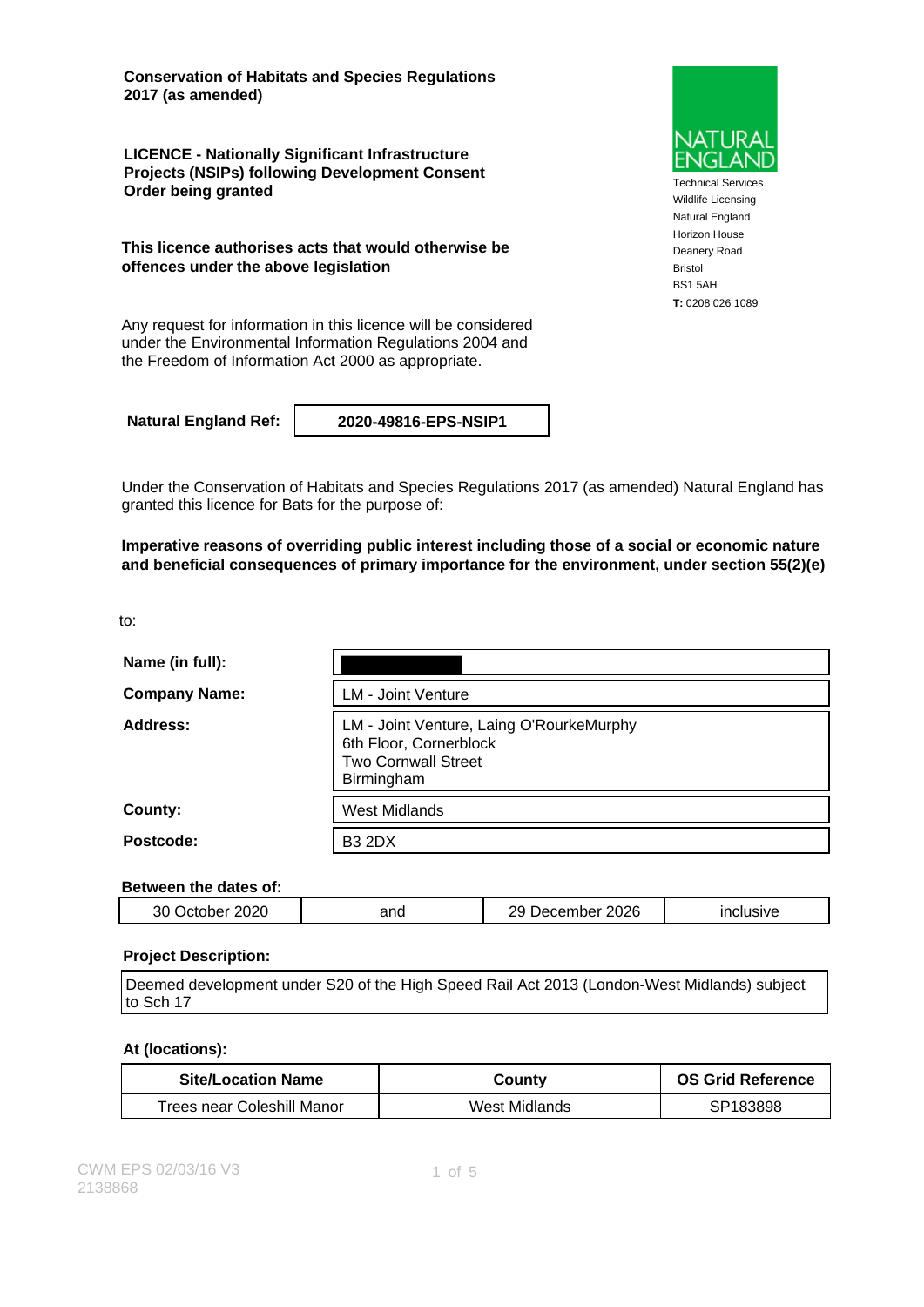#### **For the following Species; activities and methods:**

| <b>Species Common Name</b><br>(Taxonomic Name)    | <b>Activity</b>                                                                    | <b>Method</b>                                                                                                                                                                                                                                               |
|---------------------------------------------------|------------------------------------------------------------------------------------|-------------------------------------------------------------------------------------------------------------------------------------------------------------------------------------------------------------------------------------------------------------|
| Brown long-eared<br>(Plecotus auritus)            | Capture; Destroy resting<br>place; Disturb; Transport                              | By endoscope; By hand; By static hand-<br>held net; Destructive search by soft<br>demolition; Disturbance by illumination;<br>Disturbance by noise or vibration;<br>Mechanical demolition; Permanent<br>exclusion; Temporary obstruction of roost<br>access |
| Common pipistrelle<br>(Pipistrellus pipistrellus) | Capture; Destroy resting<br>place; Disturb; Transport                              | By endoscope; By hand; By static hand-<br>held net; Destructive search by soft<br>demolition; Disturbance by illumination;<br>Disturbance by noise or vibration;<br>Mechanical demolition; Permanent<br>exclusion; Temporary obstruction of roost<br>access |
| Soprano pipistrelle<br>(Pipistrellus pygmaeus)    | Capture; Destroy<br>breeding site; Destroy<br>resting place; Disturb;<br>Transport | By endoscope; By hand; By static hand-<br>held net; Destructive search by soft<br>demolition; Disturbance by illumination;<br>Disturbance by noise or vibration;<br>Mechanical demolition; Permanent<br>exclusion; Temporary obstruction of roost<br>access |

### **For the following licensable activities and maximum numbers:**

| <b>Licensable Activity</b> | <b>Permitted Species</b><br><b>Common Name</b> | <b>Maximum Number</b>                   |
|----------------------------|------------------------------------------------|-----------------------------------------|
| Capture                    | Brown long-eared                               | $\overline{2}$                          |
|                            | Common pipistrelle                             | 6                                       |
|                            | Soprano pipistrelle                            | $\overline{7}$                          |
| Destroy breeding site      | Soprano pipistrelle                            | See Additional Condition for<br>details |
| Destroy resting place      | Brown long-eared                               | See Additional Condition for<br>details |
|                            | Common pipistrelle                             | See Additional Condition for<br>details |
|                            | Soprano pipistrelle                            | See Additional Condition for<br>details |
| <b>Disturb</b>             | Brown long-eared                               | Not Specified                           |
|                            | Common pipistrelle                             | Not Specified                           |
|                            | Soprano pipistrelle                            | Not Specified                           |
| Transport                  | Brown long-eared                               | 2                                       |
|                            | Common pipistrelle                             | 6                                       |
|                            | Soprano pipistrelle                            | $\overline{7}$                          |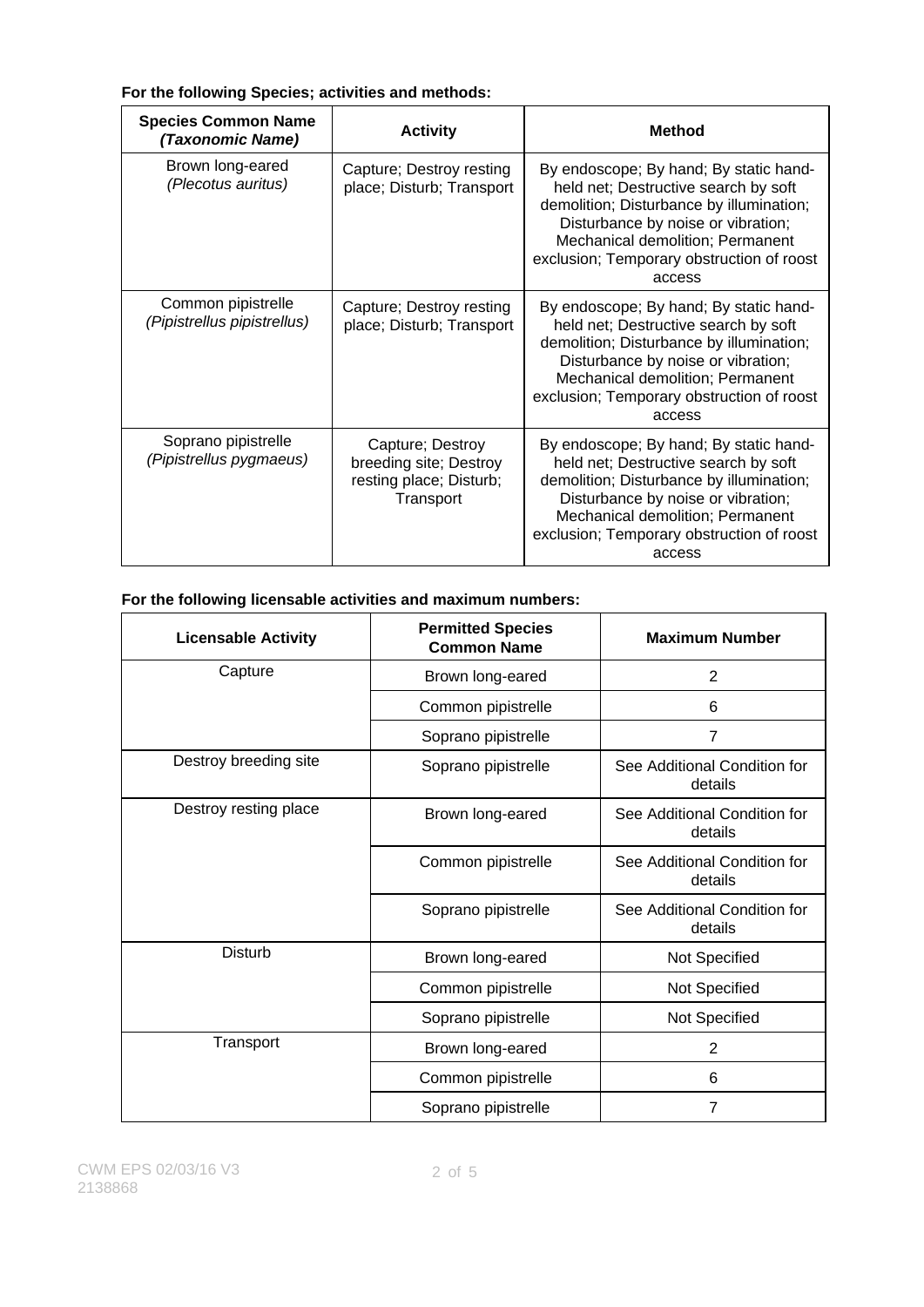# **PLEASE NOTE**

The maximum number(s) stated in the above table refers to the maximum number of individuals of the stated species that can be captured or transported under the terms of this licence and the maximum number/s of resting places or breeding sites that can be damaged or destroyed under this licence (if applicable). Maximum numbers cannot be specified and do not apply to disturbance activities. Where applicable, please also refer to the special conditions outlined in your licence Annex for further details on how this/these maximum number(s) applies/apply to the activities permitted under your licence.

**This licence is granted subject to the licensee, including servants and named agents, adhering to the conditions and notes specified below and to the activities agreed in the Method Statement, or Annex and Work Schedule, between the licensee and Natural England. The Method Statement, or Annex, for the mitigation scheme is appended to this licence. The following person is authorised to act on behalf of the licensee:**

| <b>Consultant Name:</b> |                                        |       |                 |
|-------------------------|----------------------------------------|-------|-----------------|
|                         |                                        |       |                 |
|                         |                                        |       |                 |
| County:                 |                                        |       |                 |
| Postcode:               |                                        |       |                 |
|                         |                                        |       |                 |
|                         |                                        | Date: |                 |
| Signature:              | (for and on behalf of Natural England) |       | 30 October 2020 |



- **This licence authorises acts that would otherwise be offences under the Conservation of Habitats and Species Regulations 2017 (as amended). Any departure from the conditions relating to this licence may be an offence under that legislation;**
- **This licence conveys no authority for actions prohibited by any other legislation;**
- **This licence can be modified or revoked at any time by Natural England, but this will not be done unless there are good reasons for doing so. The licence is likely to be revoked immediately if it is discovered that false information had been provided which resulted in the issue of the licence.**
- **Bodies corporate and their directors/secretaries are liable for offences under the Conservation of Habitats and Species Regulations 2017 (as amended).**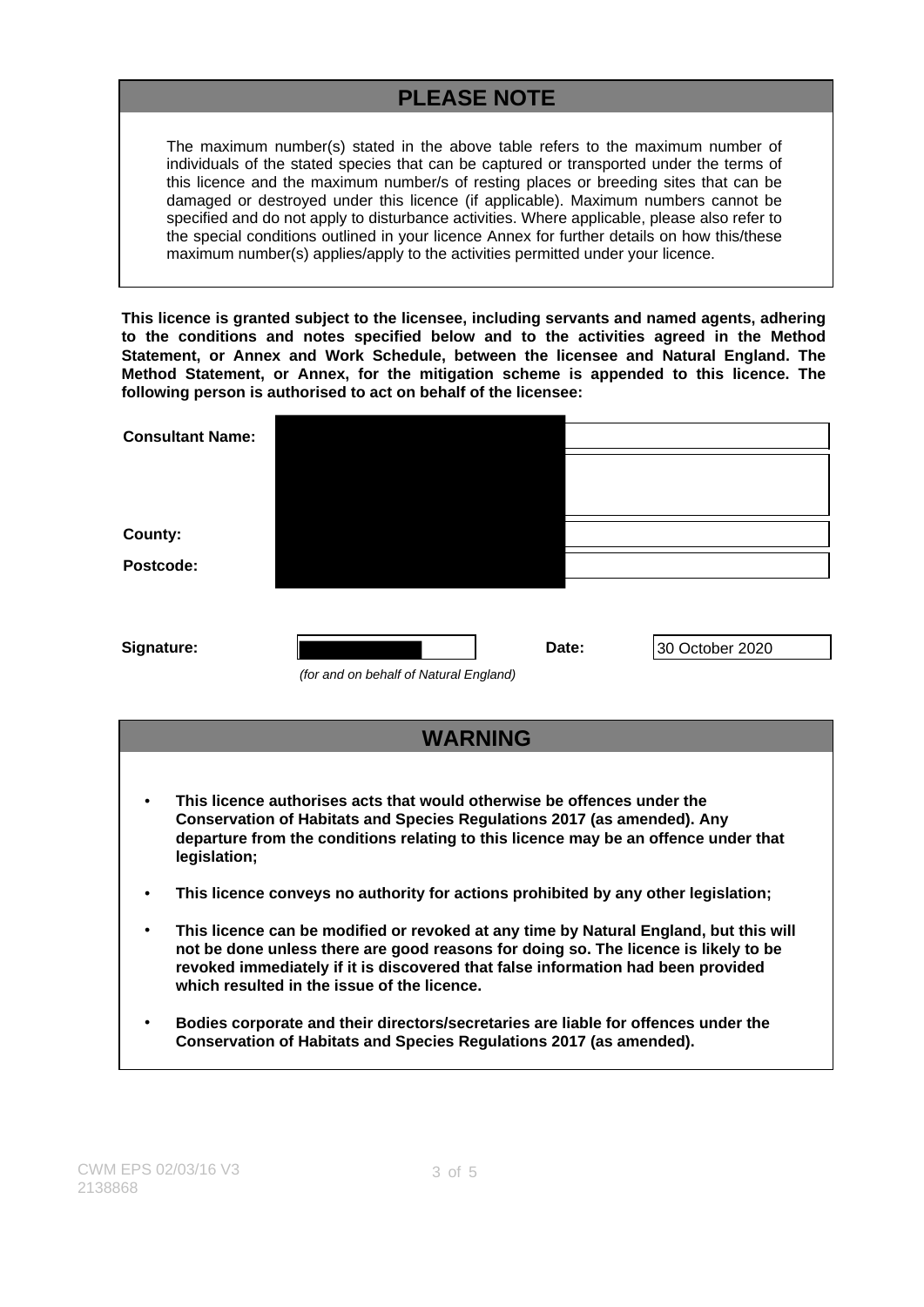### **LICENCE CONDITIONS**

- 1. The licensee is responsible for ensuring that operations comply with all terms and conditions of the licence.
- 2. While engaged in the activities to which this licence applies the licensee shall make a copy of the licence (including any Annex and Work Schedule if applicable) available for inspection on each site where the activities are taking place and shall produce it on demand to any constable or an officer of Natural England.
- 3. No agent of the licensee shall carry out any of the activities to which this licence (including any Annex and Work Schedule if applicable) applies unless authorised in writing by the licensee, appointing them the licensee's agent. The agent shall make a copy of the authorisation available for and shall produce it on demand to any constable or officer of Natural England.
- 4. The licensee must submit a written report of actions taken under the licence (including any Annex and Work Schedule if applicable), even if no action is taken, and send it to the Natural England officer at the address shown at the top of the report form, to arrive not later than 14 days (two weeks) after the expiry of the licence. Failure to make reports may result in the licence being revoked and/or the refusal to grant subsequent licences. Please note some licences may have additional reporting requirements specified in an attached Annex.
- 5. It is a condition of the licence (including any Annex and Work Schedule if applicable) that any post development monitoring data (e.g. survey data and habitat assessment) including nil returns are submitted to Natural England to arrive no later than 14 days (two weeks) after the expiry of the licence or as specified in any Annex. Post development survey data (except nil returns) must also be sent to the relevant Local Biological Records centre within this time period.
- 6. A person authorised by the licensee shall provide him/her with such information as is within his/ her knowledge and is necessary for the report, which the licensee is required to make to Natural England.
- 7. The licensee shall permit an officer of Natural England, accompanied by such persons as he/ she considers necessary for the purpose, on production of his/her identification on demand, reasonable access to the site for monitoring purposes and to be present during any operations carried out under the authority of this licence for the purpose of ascertaining whether the conditions of this licence are being, or have been, complied with. The licensee shall give all reasonable assistance to an officer of Natural England and any persons accompanying him/her.
- 8. The licensee, including servants and named agents, must adhere to the activities; the licensable methods; the numbers per species (if relevant) and the timescales agreed between the Licensee and Natural England in the Method Statement or, if applicable, in the Annex and Work Schedule attached to the licence.
- 9. All activities authorised by this licence, and all equipment used in connection herewith shall be carried out, constructed and maintained (as the case may be) so as to avoid cruelty, unnecessary injury or distress to any species covered by this licence.
- 10. Methods used in connection with the execution of this licence must comply with the relevant published mitigation guidelines, unless otherwise agreed with Natural England.
- 11. Good practice and reasonable avoidance measures must be followed at all times.